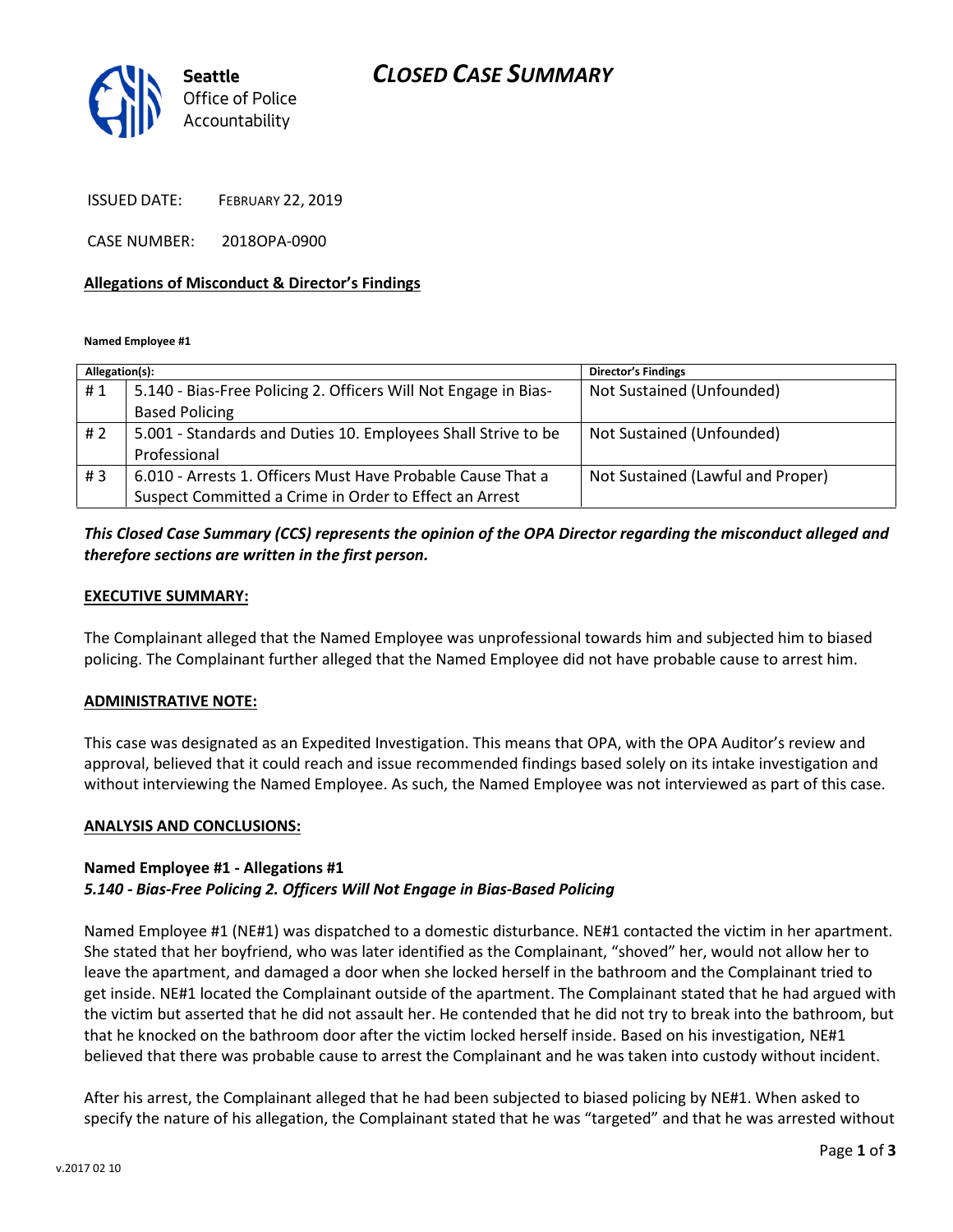

Seattle Office of Police Accountability

# CLOSE CASE SUMMARY

OPA CASE NUMBER: 2018OPA-0900

a legal basis. He did not identify how he was treated differently by NE#1 based on his membership in any protected class.

SPD policy prohibits biased policing, which it defines as "the different treatment of any person by officers motivated by any characteristic of protected classes under state, federal, and local laws as well as other discernible personal characteristics of an individual." (SPD Policy 5.140.) This includes different treatment based on the race of the subject. (See id.) The explains that: "an allegation of bias-based policing occurs whenever, from the perspective of a reasonable officer, a subject complains that he or she has received different treatment from an officer because of any discernable personal characteristic…" (Id.)

First, I note that the Complainant has not actually made an allegation of bias here as he failed to identify how he was treated disparately by NE#1. Second, even had he done so, the objective evidence indicates that the Complainant's alleged conduct, not his race, was the basis for his arrest.

As such, I recommend that this allegation be Not Sustained – Unfounded.

## Recommended Finding: Not Sustained (Unfounded)

### Named Employee #1 - Allegation #2 5.001 - Standards and Duties 10. Employees Shall Strive to be Professional

The Complainant further alleged that NE#1 was unprofessional towards him during this incident.

SPD Policy 5.001-POL-9 requires that SPD employees "strive to be professional at all times." The policy further instructs that "employees may not engage in behavior that undermines public trust in the Department, the officer, or other officers." (SPD Policy 5.001-POL-9.)

Based on OPA's review of the evidence, there is insufficient support for the Complainant's allegation. NE#1 conducted a thorough and complete investigation into this incident, which included him calmly and completely answering the Complainant's questions. NE#1 did not raise his voice at the Complainant. He further he did not use any profanity or use derogatory, disrespectful, and contemptuous language towards the Complainant. While the Complainant may have been frustrated that he was being placed under arrest and clearly disagreed with this decision, that does not cause NE#1's actions to have been unprofessional.

As such, I recommend that this allegation be Not Sustained – Unfounded.

Recommended Finding: Not Sustained (Unfounded)

### Named Employee #1 - Allegation #3

6.010 - Arrests 1. Officers Must Have Probable Cause That a Suspect Committed a Crime in Order to Effect an Arrest